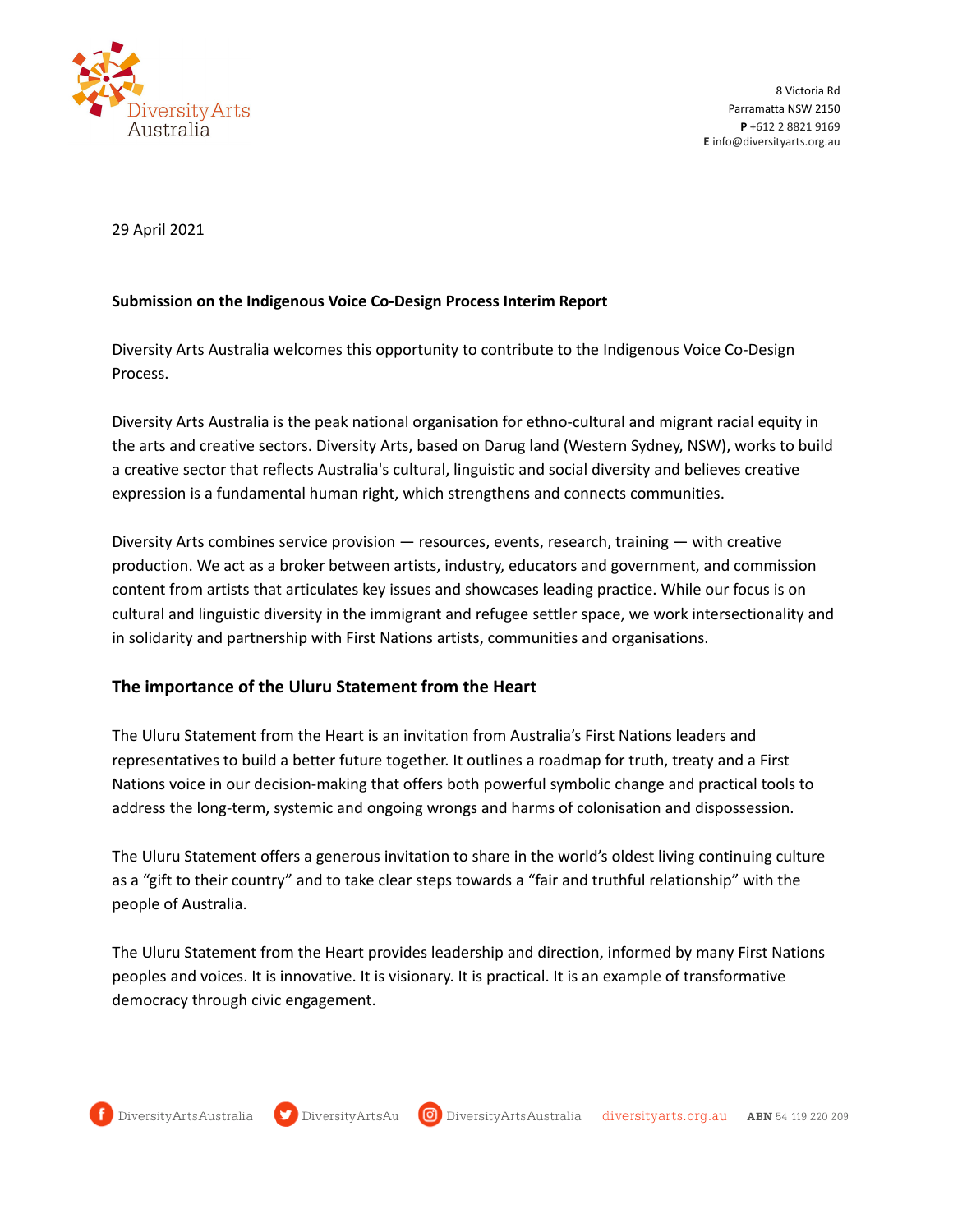

Diversity Arts welcomes this invitation and supports the call for First Nations-led processes of truth-telling and agreement-making. We see a powerful role for arts and culture in this process and will work to see the principles of Makarrata realised in the cultural life of immigrant and refugee settler communities.

## **The importance for Indigenous people to have a say in the matters that affect them**

Diversity Arts Australia supports the principle of "First Nations First". In our racial equity work we are guided and strengthened by the leadership of Indigenous thinkers, artists and educators. A constitutionally enshrined Voice would provide invaluable advice on cultural policy formulation and the best ways to support cultural leadership and participation for First Nations leaders, practitioners and audiences in Australia's arts and cultural industries. National, Local and Regional Voices would inform our approaches and practices, and improve our capacity to work collaboratively with First Nations communities - drawing on the leadership, advice and practice models of these new structures to further creative exchanges and capability-building partnerships in the work we do across Australia.

We know that First Nations artists and audiences are great participants in Australia's arts and cultural life [Australia Council National Arts Participation Survey 2020] - and comprise many of Australia's most significant and globally recognised visual artists, performers, musicians, filmmakers and writers. In our work, we have found that culturally diverse artists, creatives and organisations actively engage, collaborate and support First Nations artists and communities as part of their practice and programs. However, indicative research suggests that First Nations people remain underrepresented in leadership and decision-making positions in Australia's cultural industries [Diversity Arts Australia, Shifting the Balance 2019]. It is vital that First Nations perspectives lead and inform decisions to ensure that the work of our cultural institutions and commercial practices reflect appropriate protocols, intellectual property ownership and moral authority for First Nations artists, communities and audiences. We believe clearly articulated sovereignty and governance principles as integral to achieving these aims.

We must foreground First Nations rights, stories and histories, without erasing or appropriating the diversity of First Nations perspectives and voices.

More broadly, Diversity Arts Australia recognises the need for a cultural reckoning around how we are governed and whose voices are heard in decision-making and legislative development, especially regarding decisions that affect the lives of Australia's First Peoples.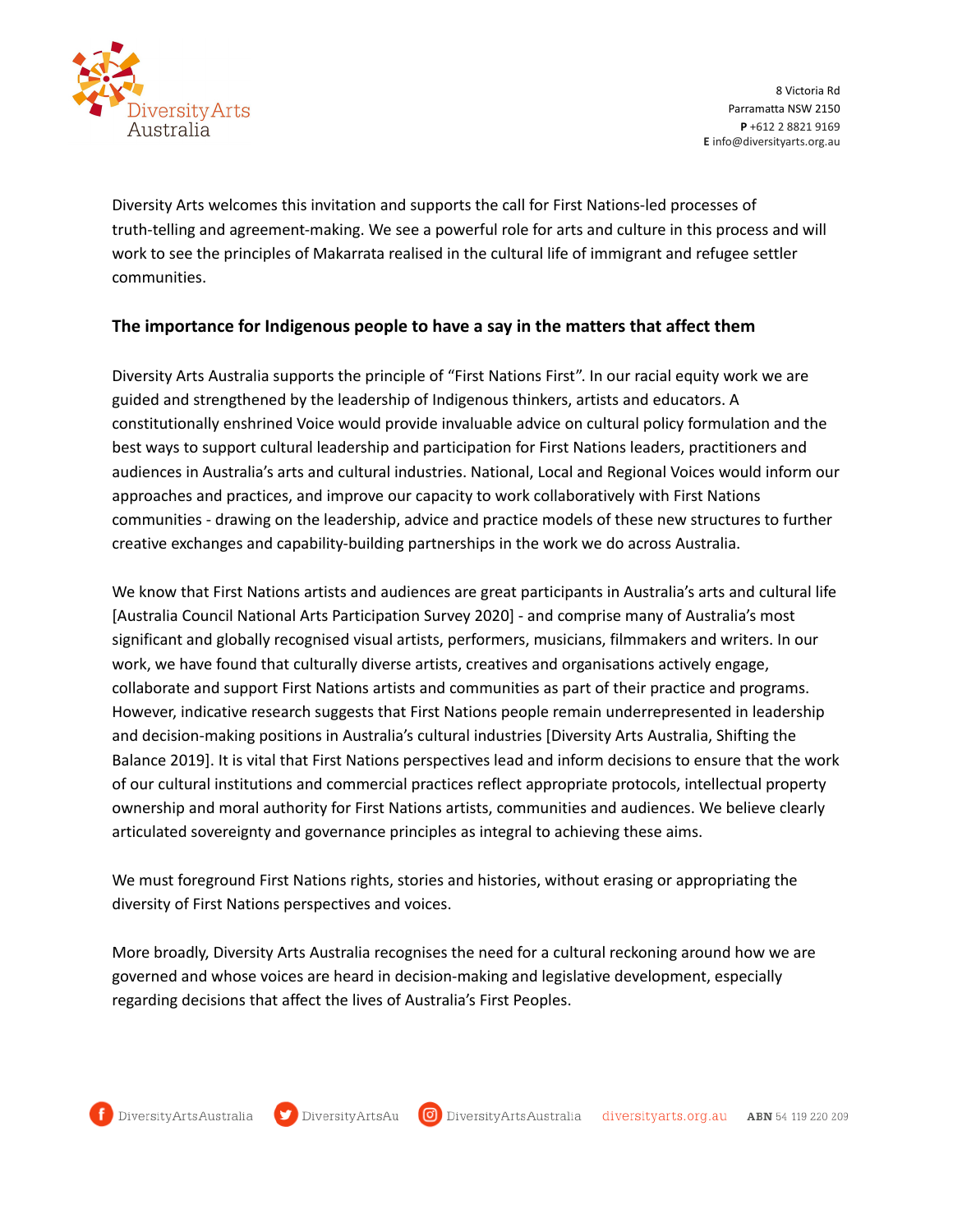

To address both historic and current systemic inequities in the legal and legislative instruments of the State, we must build new accountabilities into our governance, policy development and implementation processes. To achieve social and political justice that has tangible outcomes, First Nations people must be in a position to take leadership on the laws, policies and services that impact them, their communities and their lives.

## **A Voice to Parliament in the Constitution**

First Nations voices are fundamental to our national story. These voices must be valued, promoted and acted on to ensure they are heard for generations to come. We believe a Voice to Parliament would make a difference in the lives of First Nations community members by leading to more robust conversations and tangible actions that work towards equity, inclusion and justice at an institutional level. Diversity Arts Australia supports a membership model for the National Voice that includes equity measures, and ensures previously unheard Aboriginal and Torres Strait Islander people have the same chance of being selected as established leadership figures.

The Uluru Statement from the Heart places faith in the Australian nation and its public institutions to work towards constitutional and legislative changes. We support moves where First Nations people are able to exercise full agency and sovereign control over their lives so they have the power and resources to make meaningful changes not only in their own lives and communities, but to the collective future of the nation.

The ongoing and intergenerational impacts of colonisation, genocide and dispossession are all too evident in the continued disproportionate incarceration of young First Nations people, the high rate of deaths of First Nations people in custody, poorer educational outcomes and the ongoing health crisis in First Nations communities. A Voice to Parliament enshrined in the Constitution provides a practical and forward-looking mechanism to begin to address the "torment of powerlessness" that the Uluru statement identifies at the heart of these issues. It formally recognises the critical leadership and authority of First Nations peoples to self-determine structures of governance, institutional frameworks and processes of engagement that shape their everyday lives and opportunities.

The Government should make a formal commitment to a referendum once a model for the Voice has been settled to ensure that a First Nations Voice to Parliament is protected by the Constitution. We strongly support an Indigenous Voice enshrined in the Constitution. It is vital to go beyond symbolism to ensure that Australia's governing structures are informed by First Nations perspectives, advice and leadership.